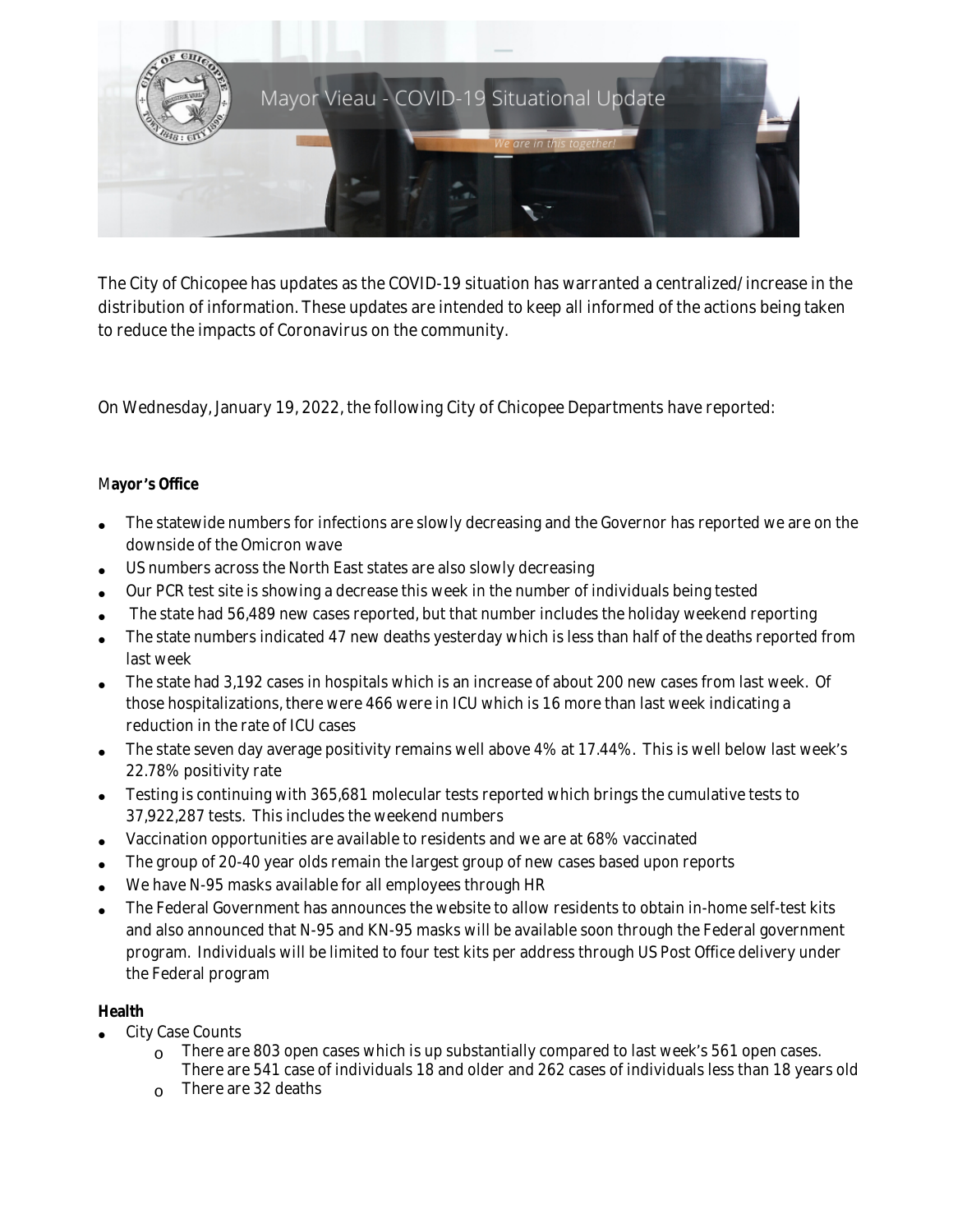- $_0$  141 N/A
- $\circ$  7, 859 recovered
- $\circ$  A total of 8,835 cases to date
- $\Omega$  Cases are up because of the numbers over the weekend, but today's report shows a decrease in new cases
- We continue to encourage vaccines
- The at home self-test kits process was provided to the Boys and Girls Club, VOC, Housing Authority and congregate housing to order first before release to the public. This will help impacted groups get the selftest kits
- The additional Health Department Nurse started the week

### **Police Department**

- We continue services and patrols with one officer out and one following protocol with a person in their household positive
- We are working the test site which is slower but active

### **Fire Department**

- Status quo on services with thirteen firefighters out on COVID leave
- The Fire Department is managing with overtime and coverage of all shifts

### **Emergency Management**

- Status quo on staffing
- They will continue at the testing site as needed

#### **Safety**

- Status quo on staffing
- There were 191 tests administered on Tuesday 70 tested positive for COVID which is a 36.6% positivity rate down from last week's 44% positivity rate

### **DPW**

- We are managing to be status quo on services, but are down employees due to COVID. We are managing services with overtime
- The Waste Water Treatment Facility is still working on a thin staff with overtime

## **COA**

- Status Quo on staffing and services with everyone reporting to work
- They continue to have good attendance at the center
- The next vaccine clinic at the COA is February 3<sup>rd</sup> with on-line appointments being scheduled. We will be open from 9:00 am to 2:00 pm with walk-ins accommodated until 1:00 pm. Pfizer and Moderna doses are available for boosters, first or second shots
- Hand sanitizer and masks are still available at several locations in the center and mask continue to be required